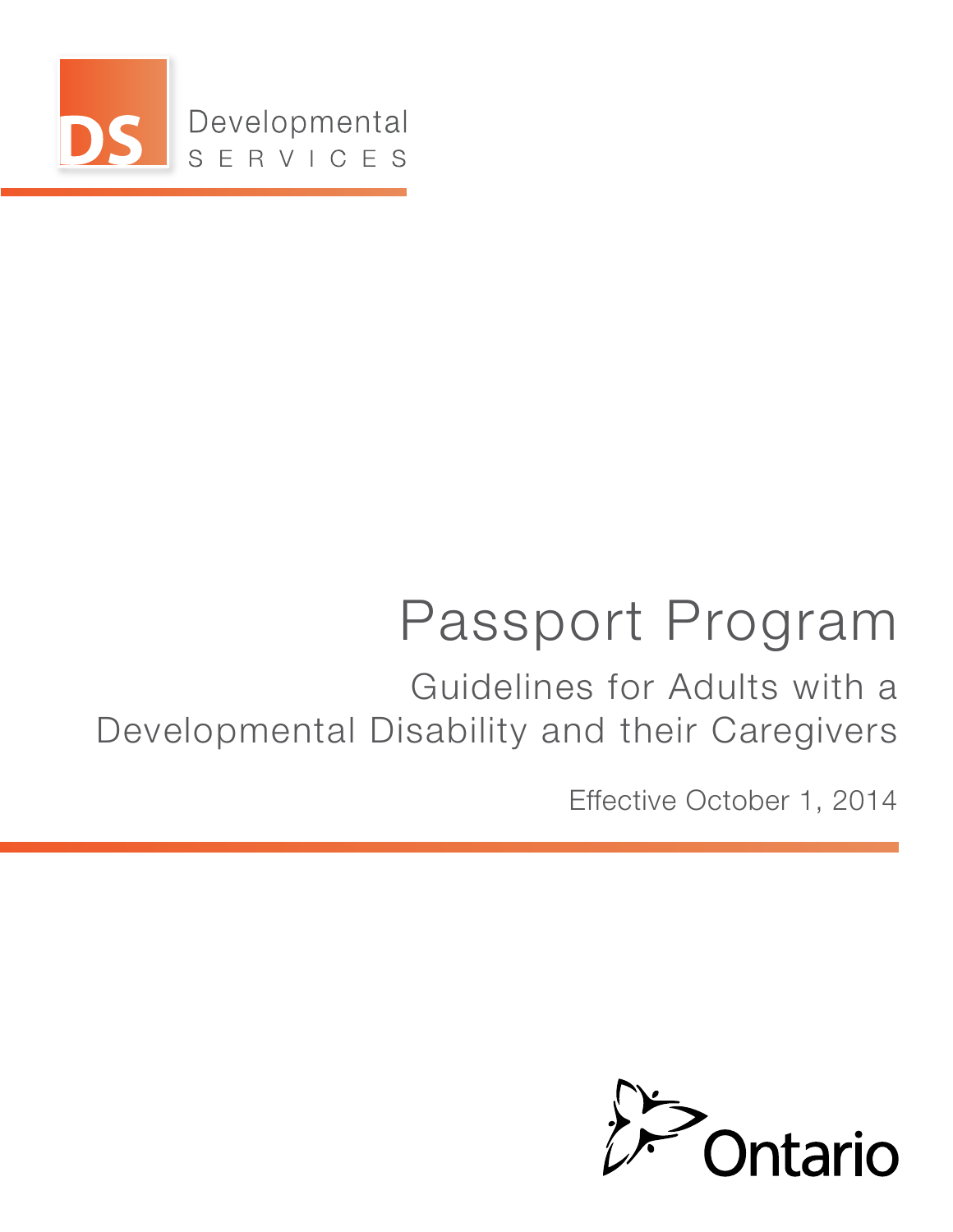# Table of Contents

| <b>Overview</b>                                                                                                                                                                | 3  |
|--------------------------------------------------------------------------------------------------------------------------------------------------------------------------------|----|
| <b>Who May Receive Passport Funding?</b>                                                                                                                                       | 5  |
| <b>What Supports Does Passport Cover?</b>                                                                                                                                      | 6  |
| • Definitions                                                                                                                                                                  |    |
| • Admissible Expenses:<br>• Community Participation<br>• Activities of Daily Living<br>• Caregiver Respite<br>• Person-Directed Planning<br>• Administration of Direct Funding |    |
| • Inadmissible Expenses                                                                                                                                                        |    |
| • Extenuating Circumstances                                                                                                                                                    |    |
| <b>How Passport Funding Works</b>                                                                                                                                              | 14 |
| <b>Roles and Responsibilities</b>                                                                                                                                              | 15 |
| • Hiring a Support Worker                                                                                                                                                      |    |
| • Quality of Supports                                                                                                                                                          |    |
| • Budgeting                                                                                                                                                                    |    |
| • Reimbursement                                                                                                                                                                |    |
| • Misuse of Funding                                                                                                                                                            |    |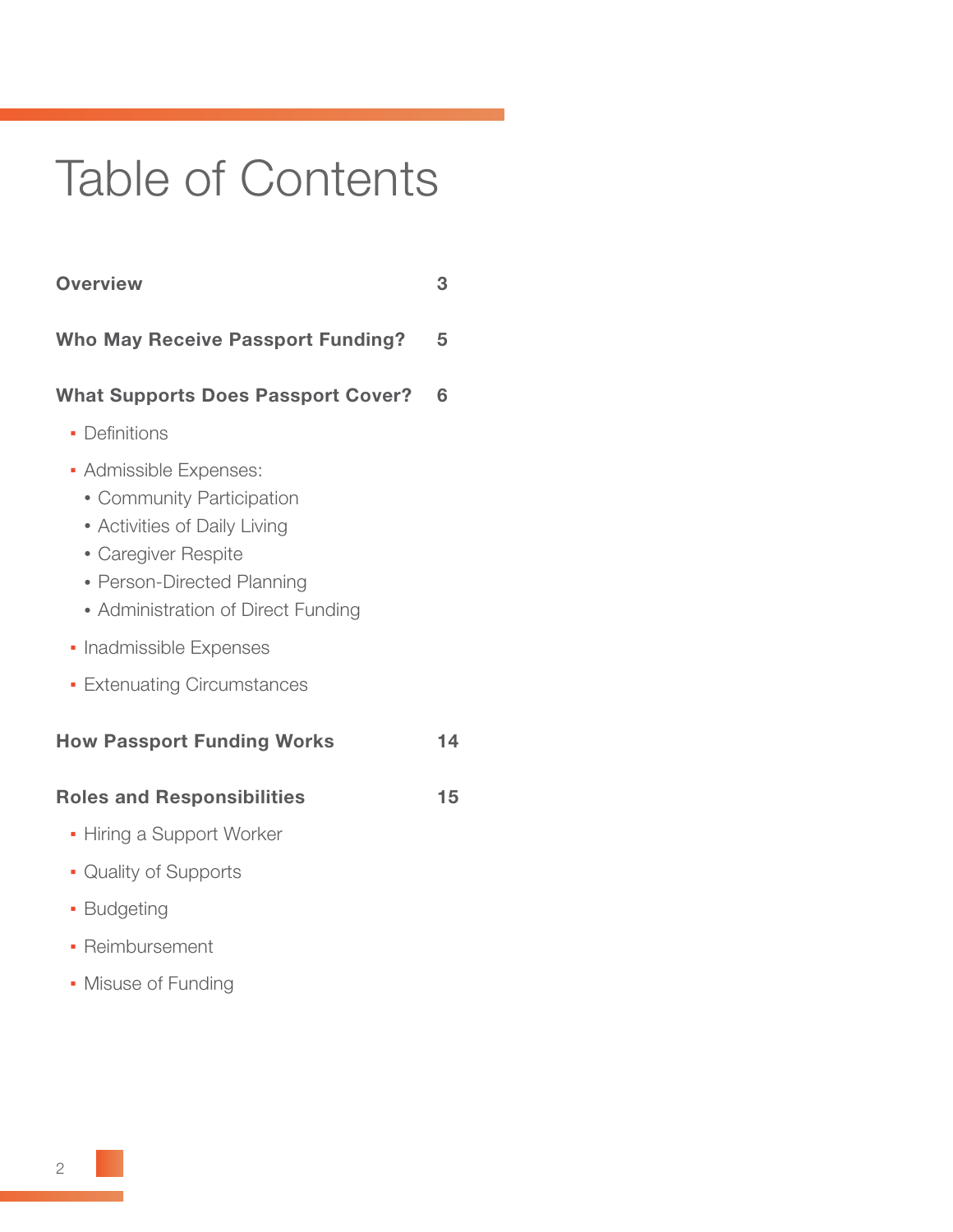## **Overview**

The transformation of adult developmental services and supports is based on the overarching principle that people who have a developmental disability are members of the community and focuses on independence, dignity and selfdetermination. The fundamental vision is to support the full inclusion of Ontarians with developmental disabilities in all aspects of society.

Passport is a program that helps adults with a developmental disability be involved in their communities and live as independently as possible by providing funding for community participation services and supports, activities of daily living and person-directed planning. The program also provides funding for caregiver respite services and supports for primary caregivers of an adult with a developmental disability.

The key goals of the Passport program are to:

- Foster independence by building on individuals' abilities and developing community participation, social and daily living skills.
- Increase opportunities for participation in the community with supports that respect personal choices and decision-making, and help people achieve their goals.
- Promote social inclusion and broaden social relationships through the use of community resources and services available to everyone in the community.
- Help young people make the transition from school to life as an adult in the community.
- Support families and caregivers of an adult with a developmental disability so they can continue in their supportive role.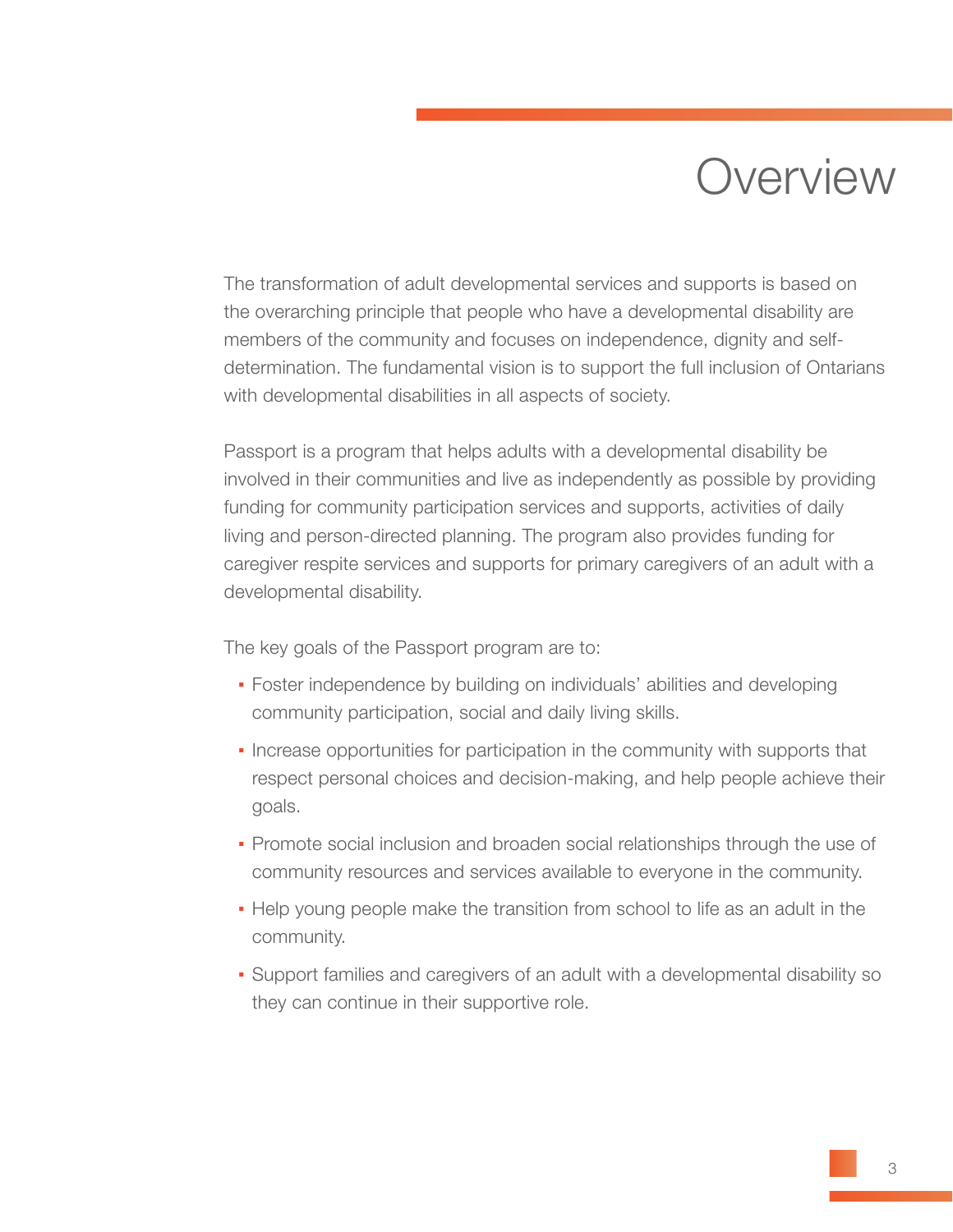The services and supports funded under Passport are guided by the following principles:

Person-centred/directed – services and supports build on individuals' strengths and are responsive to their preferences, needs and values.

**Choice and Flexibility** – individuals identify and participate in activities that are meaningful to them. Direct funding is available to give Passport participants more options in how supports are provided.

**Strong Families and Caregivers - the** 

individual's family and personal support network is recognized as the primary support for adults with a developmental disability.

**Fairness and Equity** - funding amounts are based on a provincial application and needs assessment process and funding formula.

Accountability – individuals, families and service delivery agents must use Passport funding for its intended purpose and comply with spending rules and reporting requirements. There are two payment options in the Passport program. Recipients can choose to manage their own funding to develop their own support arrangements and hire their own support workers and service providers. For those who prefer to receive supports from an agency, the Passport Agency can work with individuals and families to arrange payments with their chosen service provider(s). It is also possible to receive Passport funding through a combination of these two approaches.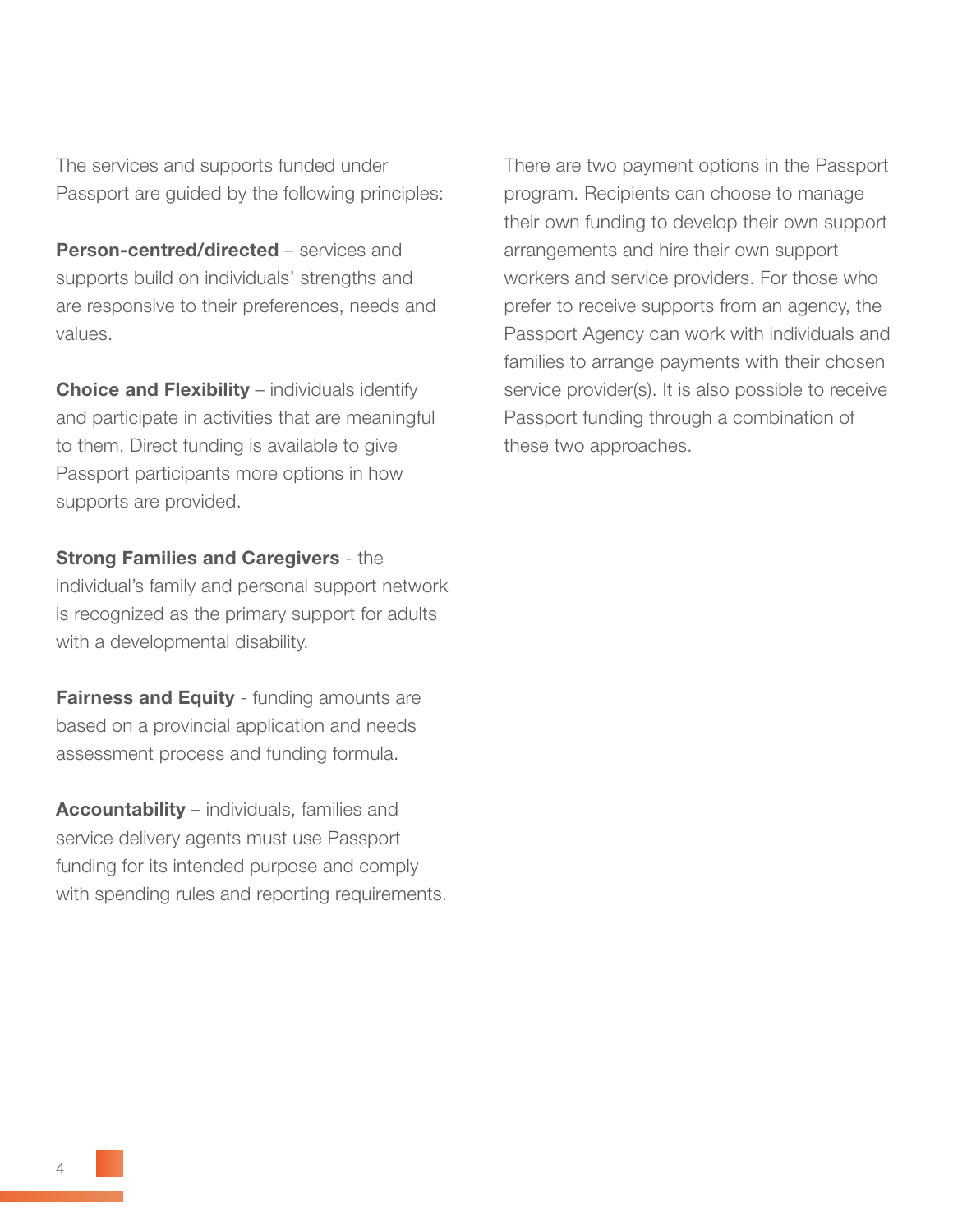# Who May Receive Passport Funding?

Any adult who is eligible for developmental services and supports funded by the Ministry of Community and Social Services, including young adults who are 18 years of age and still in school, may apply for funding through Passport. Access to funding under the program is subject to available resources.

Individuals must contact the Developmental Services Ontario office (DSO) in their region to request these services. Once an individual's eligibility has been confirmed and they have completed the Developmental Services Application Package, their information will be transferred to the local Passport Agency.

For more information about applying for developmental services for adults with a developmental disability contact the local DSO office or visit www.dsontario.ca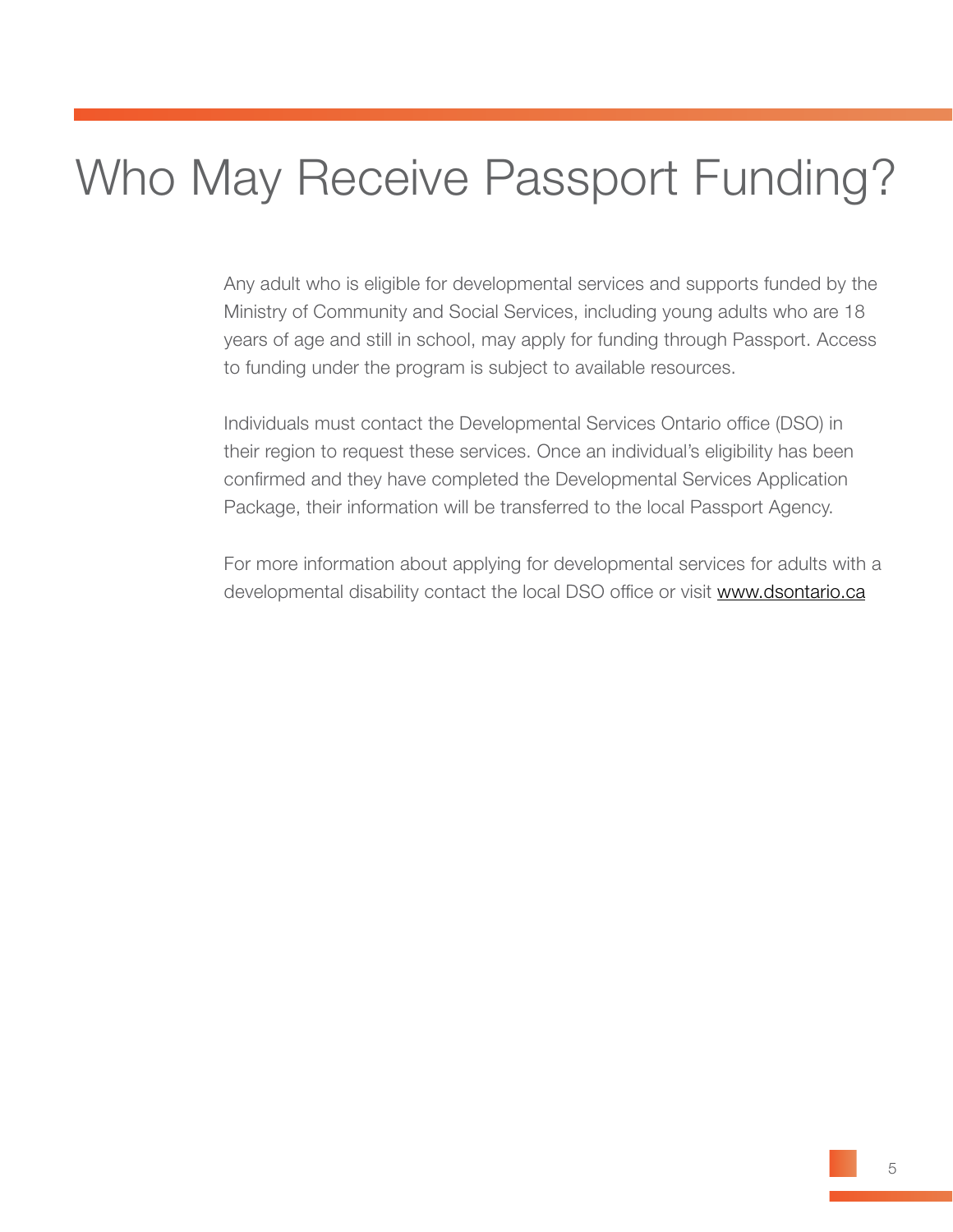# What Supports Does Passport Funding Cover?

The Passport program is designed to complement and work together with other government programs, resources and sources of funding to provide a wide range of supports. Passport funding can be used for the following services and supports:

- Community participation
- **Activities of daily living**
- Caregiver respite
- Person-directed planning (up to \$2,500)
- Administration of Passport funding (up to 10% of Passport allocation)

Services and supports may be purchased from the following types of service providers:

- Community service providers
- **Developmental services agencies**
- **Private service and support providers**
- **Adult education providers**
- Personal support workers
- Neighbours, family members, friends

Passport funding may be used to compensate certain family members to provide services and supports - however it cannot be used to compensate:

- Primary caregiver(s) regardless of residence
- The spouse of a person with a developmental disability regardless of residence
- A child under the age of 18

The types of services and supports included under the admissible and inadmissible expenses sections that follow represent the intended use of Passport funding.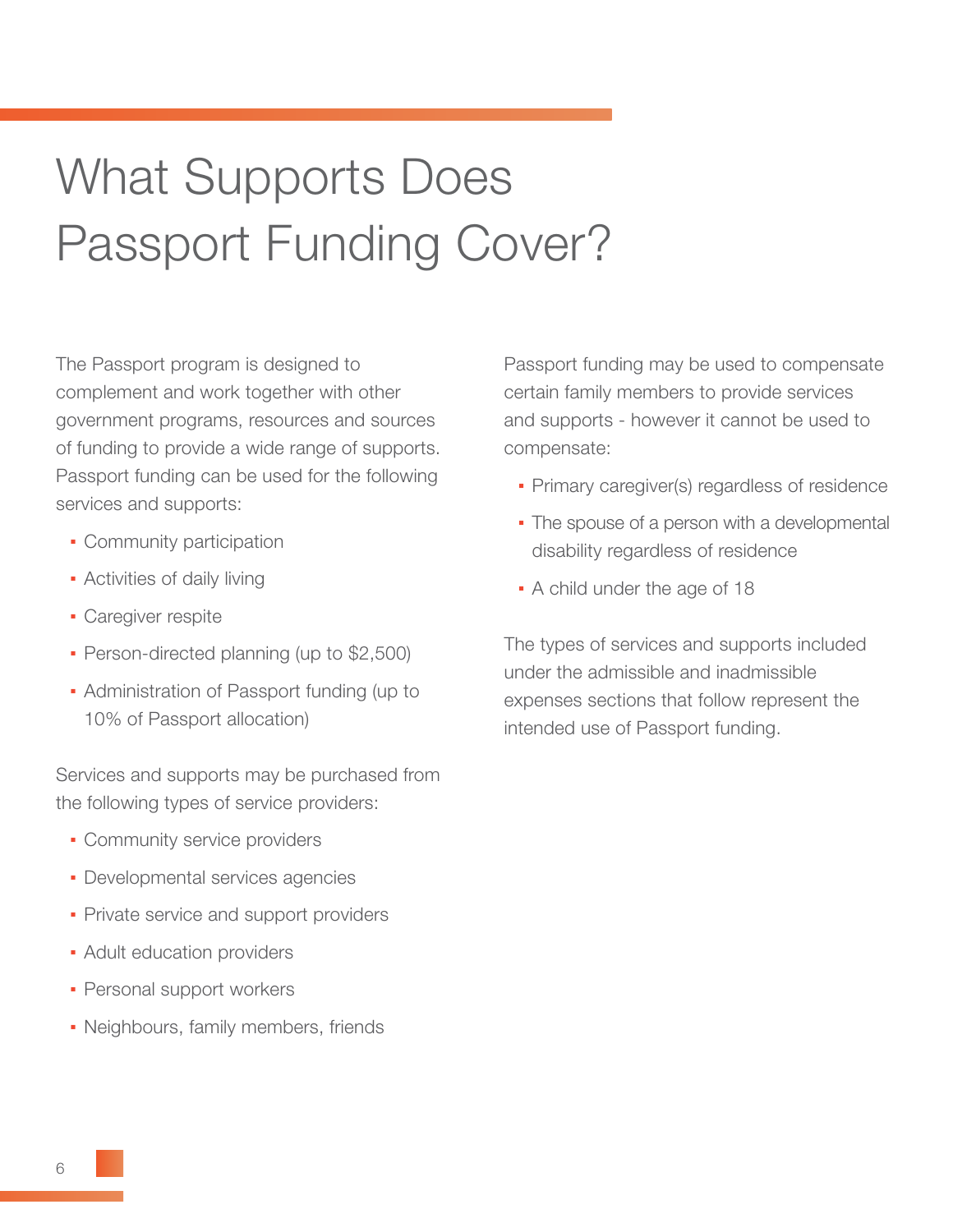## **Definitions**

## Community Participation Services and Supports

Under the Services and Supports to Promote the Social Inclusion of Persons with Developmental Disabilities Act, 2008 (SIPDDA), community participation services and supports means:

"services and supports to assist a person with a developmental disability with social and recreational activities, work activities, volunteer activities and such other services and supports as may be prescribed."

Community participation can involve many different areas of life such as work, leisure, and being involved in the community. The purpose of community participation services and supports is to enable adults with a developmental disability to be involved in activities in the variety of settings that make up community life and to develop a growing network of personal relationships.

#### Activities of Daily Living Services and Supports

Under SIPDDA, activities of daily living services and supports are defined as:

"services and supports to assist a person with a developmental disability with personal hygiene, dressing, grooming, meal preparation, administration of medication, and includes training related to money management, banking, using public transportation and other life skills and such other services and supports as may be prescribed."

Activities of daily living involve tasks for self-care and the various things people do in everyday life, from using the telephone to cooking to navigating the public transit system. The purpose of activities of daily living supports is to provide supports to adults with a developmental disability that enable them to live as independently as possible with their families. This can be in shared living situations or on their own.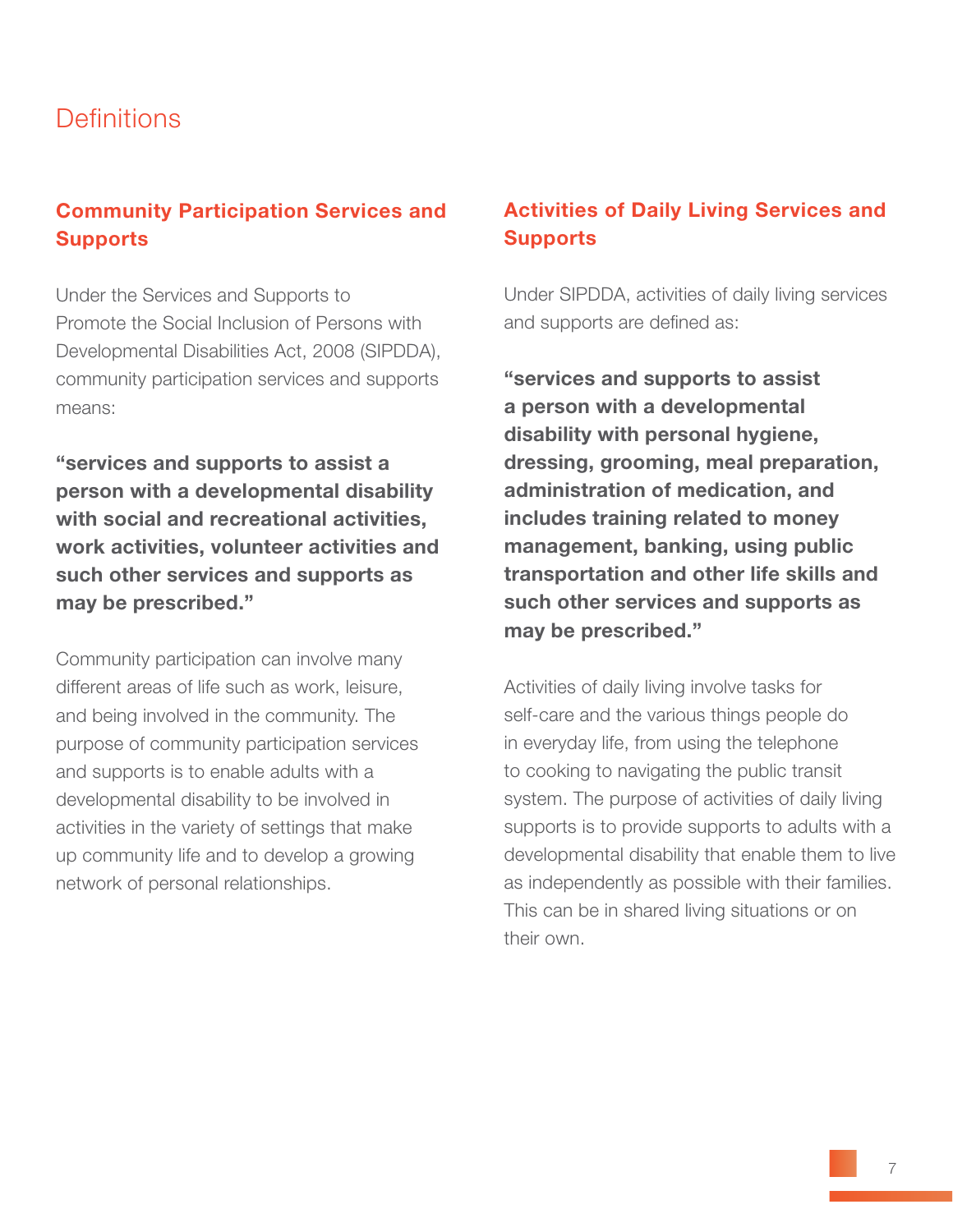#### Caregiver Respite Services and **Supports**

Under SIPDDA, caregiver respite services and supports means:

"services and supports that are provided to, or for the benefit of, a person with a developmental disability by a person other than the primary caregiver of the person with a developmental disability and that are provided for the purpose of providing a temporary relief to the primary caregiver."

Caregiver respite services and supports are intended to give primary caregivers a mental and physical break from their caregiving responsibilities.

A primary caregiver is the main person who takes responsibility for the support and care of an adult with a developmental disability; he/she may or may not be related to or live with the person who has a developmental disability. The designation of primary caregiver extends to the spouse of a primary caregiver.<sup>1</sup>

### Person-Directed Planning Services and Supports

Under SIPDDA, person-directed planning services and supports means:

"services and supports to assist persons with developmental disabilities in identifying their life vision and goals and finding and using services and supports to meet their identified goals with the help of their families or significant others of their choice."

<sup>&</sup>lt;sup>1</sup> For the purposes of the Passport program, an individual or family who is receiving financial compensation from a Ministryfunded agency for the support of an adult with a developmental disability (e.g., Host Family provider, Adult Protective Service Worker) is not considered a primary caregiver. An individual, family or service provider who is receiving financial compensation to provide residential arrangements, supports or care for an adult with a developmental disability is not considered a primary caregiver under the program.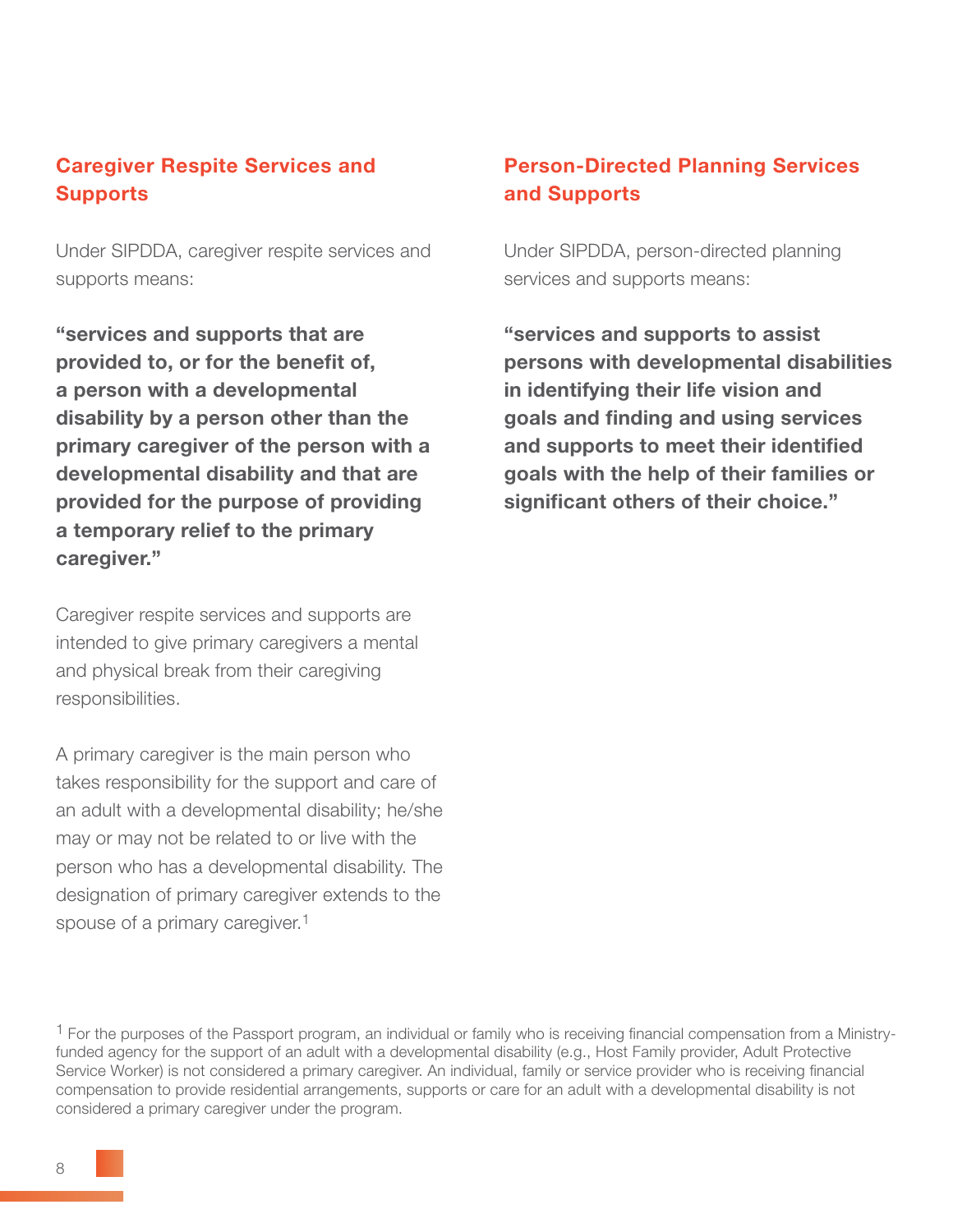## Admissible Expenses

The following types of services and supports are examples of what Passport funding may be used to purchase:

#### Community Participation Supports and Activities of Daily Living

- Programs, classes, camps, and supports that foster and develop independence, social, communication and life skills (e.g., literacy, cooking, banking and managing money, using public transportation, computer skills, decision-making, self advocacy, assistance with self-care). This includes associated fees and supplies
- Recreation, leisure, social, cultural and athletic activities that enable opportunities to participate and join in community events and activities (e.g., club memberships and fees, admission to festivals, museums and sporting events, fitness and sport/activity specific lessons)
- Pre-employment and employment supports (e.g., skills, task and routine training, job coaching)
- Transportation to/from activities (e.g., local transit, mileage, taxis)\*
- **.** Hiring a support worker to provide assistance with community participation and activities of daily living

• Out-of-pocket expenses incurred by support workers while providing support (e.g., cost of meals, transportation and activity fees, expenses incurred accompanying the individual with a developmental disability during trips and holiday travel)\*

\*Note: The Ministry recommends that Passport recipients use the expense limits set out in the government of Ontario's Travel, Meals and Hospitality Directive for government employees as a guide for support workers' expenses. The Directive may be viewed at:

#### [ontario.ca/bxhx](http://www.ontario.ca/government/travel-meal-and-hospitality-expenses-directive-2010?utm_source=shortlinks&utm_medium=web&utm_campaign=bxhx)

#### Person-Directed Planning

- Passport funding can be used to purchase supports to develop a person-directed plan that builds on the individual's strengths and interests and identifies the supports needed to achieve their goals.
- **Person-directed planning services and**  supports may be purchased from independent planners and facilitators or developmental services agencies.
- Passport recipients can use up to \$2,500 of their annual funding to purchase person directed planning services and supports.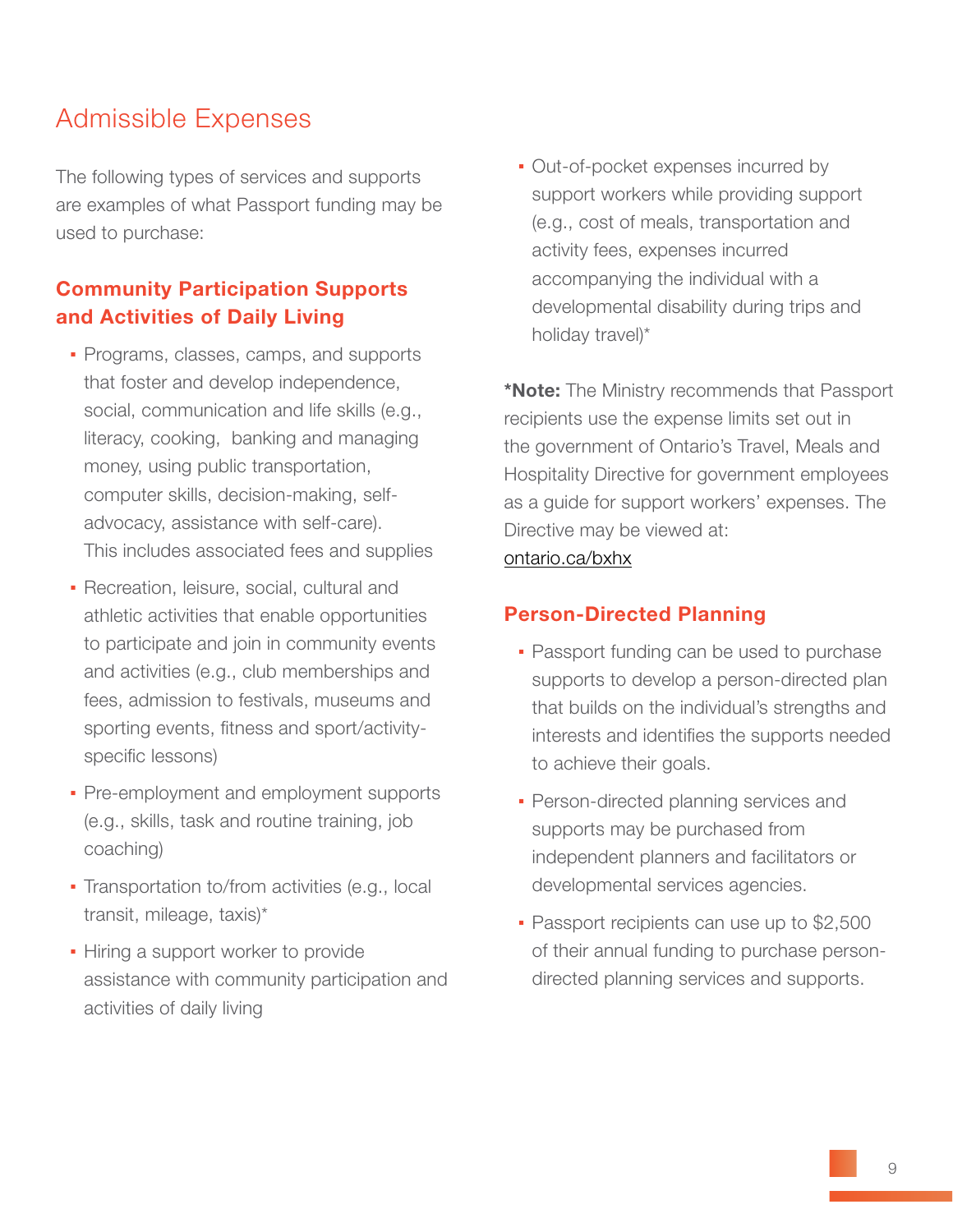- The Ministry has worked with families and experts in the field of person-directed planning to develop a Guide to Person- Directed Planning. The Guide is available on the Ministry's website at: [ontario.ca/bxkr.](http://www.mcss.gov.on.ca/documents/en/mcss/publications/developmental/GuideonPersondirectedPlanningFinal.pdf)
- Additional person-directed planning resources are also available online. The Ontario Independent Facilitation Network is a provincial network whose purpose is to inform, educate, encourage, support, link and promote independent facilitation and planning in Ontario. Information and resources to support person-directed planning are available on their website at: www.oifn.ca

### Caregiver Respite Services and Supports

The primary goal of caregiver respite services and supports is to help caregivers meet their own needs and support a healthy relationship between the person receiving care and the caregiver.

Examples of caregiver respite services and supports include:

- Help for the person with a developmental disability with activities of daily living such as personal care needs.
- **E** Supervision of the person with a developmental disability.

Caregiver respite services and supports may last from a few hours to overnight. They may be provided during the day, evening or weekend and can be received either in-home or out-of-home.

#### Administrative Supports

- **Some individuals who choose to manage**  their funding may need help to coordinate their supports or they may need help with administration. Up to 10% of the total Passport funding may be used for administrative supports (e.g., bookkeeping, payroll, scheduling support workers, bank fees for Passport-dedicated bank accounts).
- Passport funding may also be used to cover applicable employer costs (e.g., Canada Pension Plan, Employment Insurance and Workers Safety and Insurance Board premiums, vacation pay).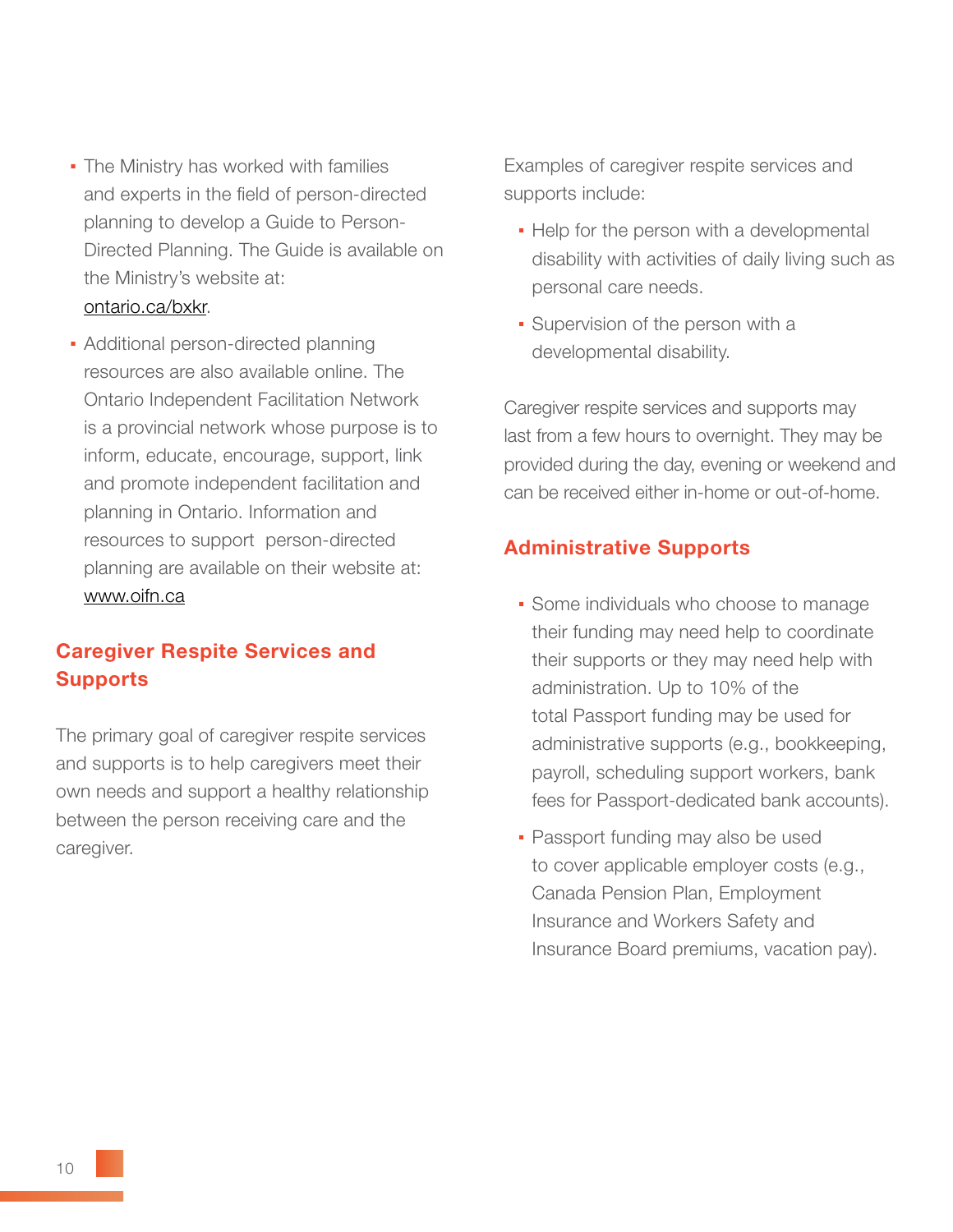## Inadmissible Expenses

Passport funding may not be used to purchase the following types of services and supports:

- **Indirect respite services and supports**  (e.g., cleaning, meal preparation, snow removal, care of other family members)
- **Tuition for post-secondary education/degree**  programs that are eligible for government student assistance programs such as the Ontario Student Assistance Plan; supports that are available through an on-campus accessibility office
- **.** Items for which the individual receives an allowance from the Ontario Disability Support Program (e.g., drug benefits, medical aids)
- Housing and home maintenance (e.g., rent, home purchase or mortgage payments, repairs, renovations or modifications, housekeeping, yard work)
- **Groceries, food, and restaurant meals for** the individual with a developmental disability
- Clothing
- **Household items and electronics (e.g.,** furniture, appliances, televisions, computers)
- Telephone/telecommunications (e.g., home telephone and internet service, cell phone and service)
- **Holiday travel (e.g., personal or family**  vacations, accommodation, transportation, travel insurance)
- Dental care and services
- Fees for therapies/specialized services (e.g., speech and language, physiotherapy, occupational therapies, nursing, massage)
- Personal goods and services (e.g., toiletries, spa treatments, aesthetic and cosmetic services)
- **EXECUTE:** Assistive devices and specialized equipment
- Vehicle purchase and/or modifications, leases and rentals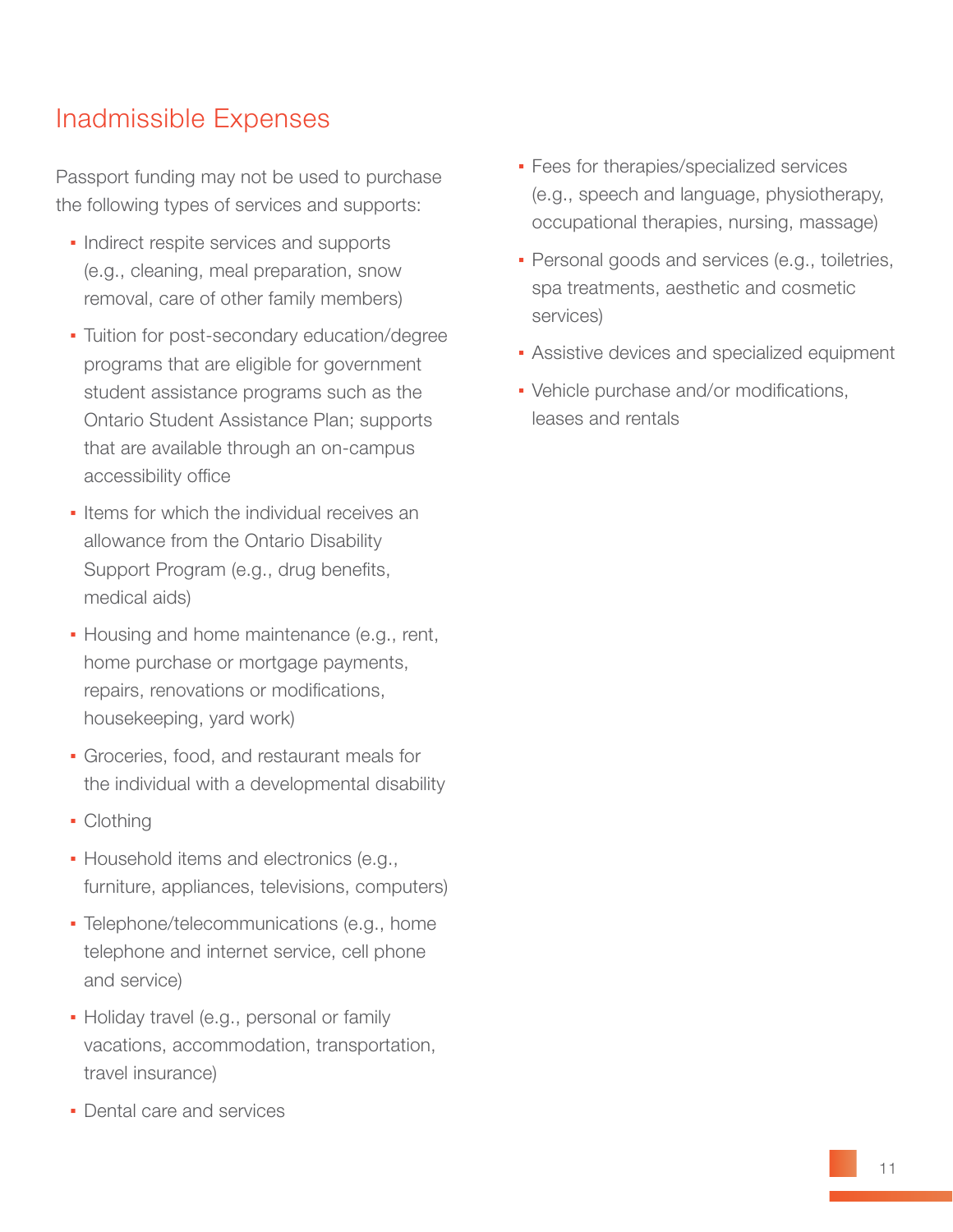## Extenuating Circumstances

Community Participation and Activities of Daily Living: The Passport Agency has authority to exercise discretion and approve the use of Passport funding for community participation and activities of daily living supports or expenses that are not normally allowed under the program. This is only when the person would otherwise be unable to participate in the community and/or activity in the absence of the exceptional approval.

Factors that Passport Agencies should consider in deciding if such supports or expenses should be approved include whether they:

- **Are reasonable and appropriate**
- Align with the goals and principles of the Passport program set out in Section 1 of the Guidelines (see page 3)
- **Promote social inclusion and enable**  community participation that would otherwise be unachievable
- **Foster independence**

Prior approval from the Passport Agency must be obtained to receive reimbursement for supports/expenses that are not normally covered under the program.

**Indirect Respite:** The Passport Agency may also approve indirect respite in extenuating circumstances. Indirect respite services and supports are **short-term** arrangements (up

to six months) that help the primary caregiver manage household and family responsibilities that are not directly related to caring for a person with a developmental disability. Indirect respite is intended to support primary caregivers in situations where extraordinary demands on their time and/or physical, mental, or emotional resources would compromise their well-being or that of the person(s) they are caring for.

The Passport Agency may extend approval for indirect respite services and supports if the caregiver is unable to make alternate arrangements or obtain the required supports in the initial six-month timeframe.

Factors that Passport Agencies should consider in deciding whether indirect respite should be approved due to extenuating circumstances include:

- Change in support needs or support arrangements (e.g., loss of service and the caregiver must take on the role or work of a support worker/service provider until the needed supports are put in place).
- Competing caregiving demands (e.g., caring for other family member(s) with special needs or aging parents).
- Health and safety of the caregiver (e.g., inability to cope and the caregiver is at risk of burnout; recovery from major illness or medical procedure).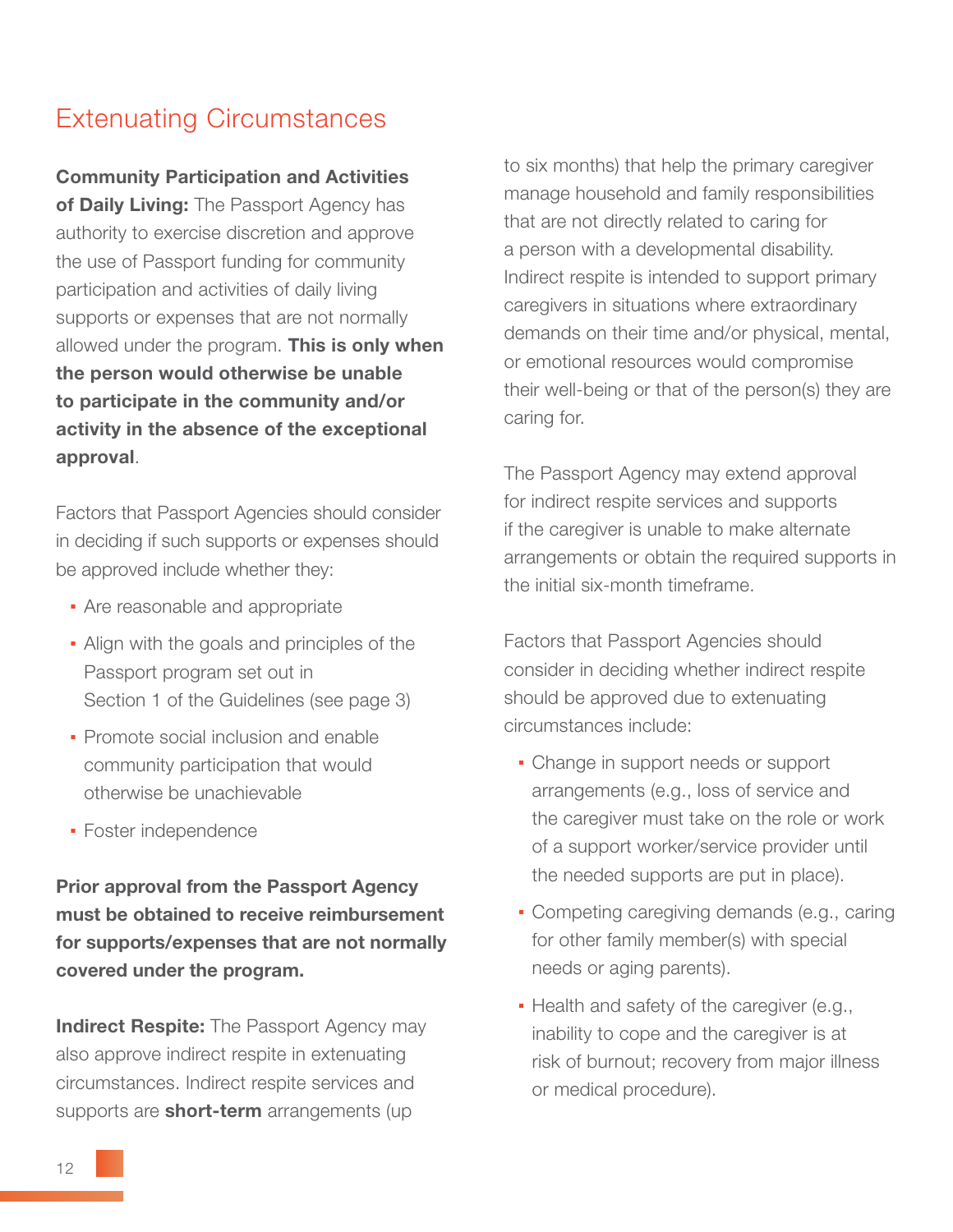**.** Health and safety of the person with a developmental disability (e.g., professional house cleaning services are needed due to a medical condition).

Prior approval from the Passport Agency is required to receive reimbursement for expenses for indirect respite support.

The approval process for all extenuating circumstances, including indirect respite supports, is as follows:

- The Passport recipient requests approval from the Passport Agency by phone, mail or email. The request sets out the situation and type of services and supports that are needed.
- The Passport Agency documents the individual's request and determines whether the circumstances are extenuating. Final approval from a Passport Agency manager is required.
- **The Passport Agency may notify the**  Passport recipient of the decision by telephone, but must also provide a written response within 10 business days of reviewing relevant information and finalizing its decision on a request for indirect respite supports.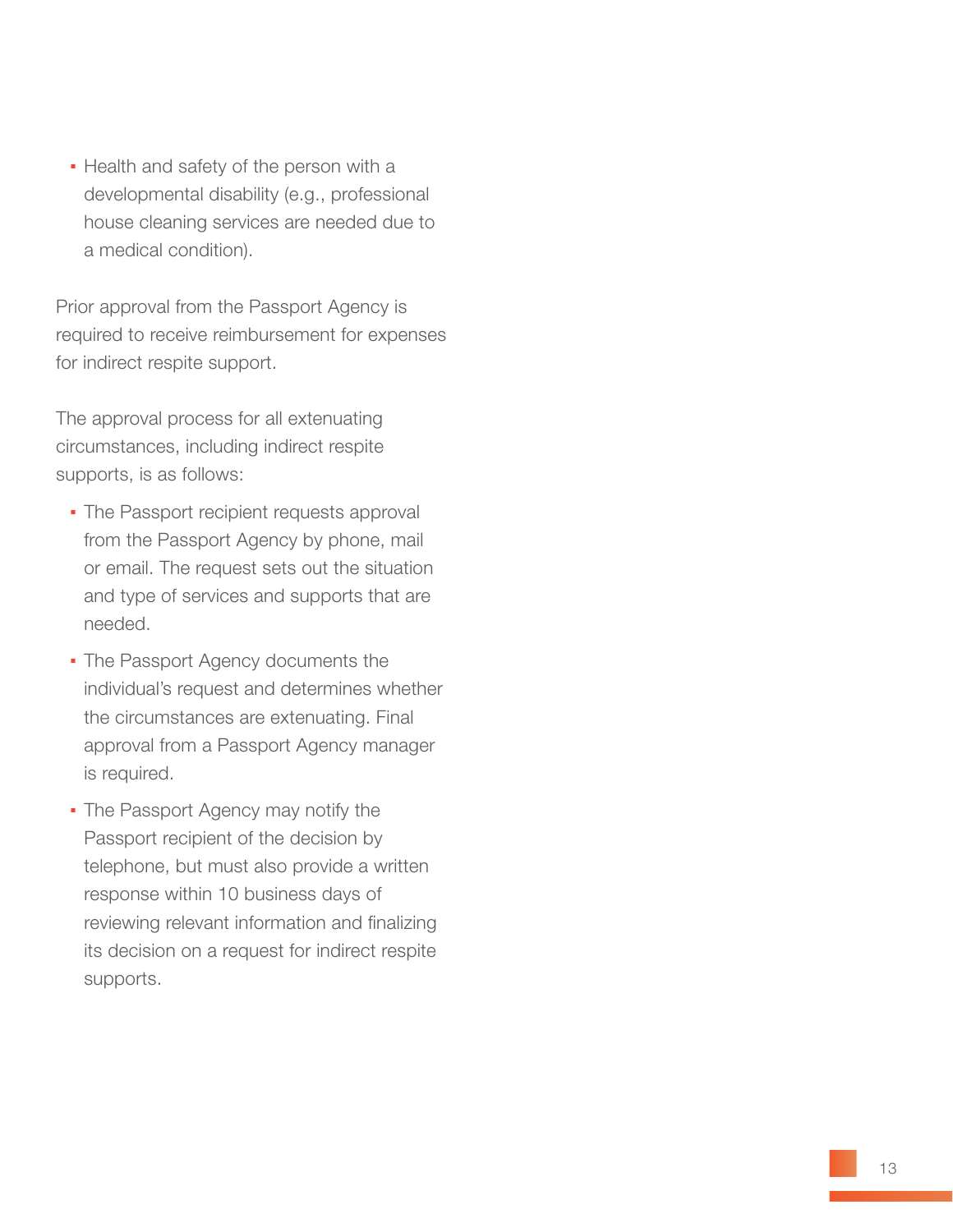# How Passport Funding Works

The Passport program provides funding for community participation, activities of daily living, person-directed planning and caregiver respite services and supports. This is based on the assessed support needs identified in an eligible individual's application for developmental services completed at the Developmental Services Ontario office. Funding for individuals who applied directly to a Passport Agency prior to July 1, 2011, and who have not completed an application package at the DSO, is based on information from the individual's Passport Application. Passport Agencies determine an individual's funding amount using a standard funding formula.

#### The maximum annual funding an individual can receive through the Passport program is \$35,000.

To promote a fair and equitable service system, all applications for Passport are prioritized according to individuals' support needs and circumstances and available resources.

Passport funding can be used to pay for any supports and expenses that are admissible under the program. Apart from administration (up to 10% of allocation) and person-directed planning (\$2,500 annually), there are no caps

on the amount for each type of support, providing it is within the total funding amount allocated to the individual.

All Passport recipients sign a funding agreement with the Passport Agency. The Passport Agency will work with individuals and families to arrange payments with their chosen service provider(s) if they would like to receive supports through a service agency.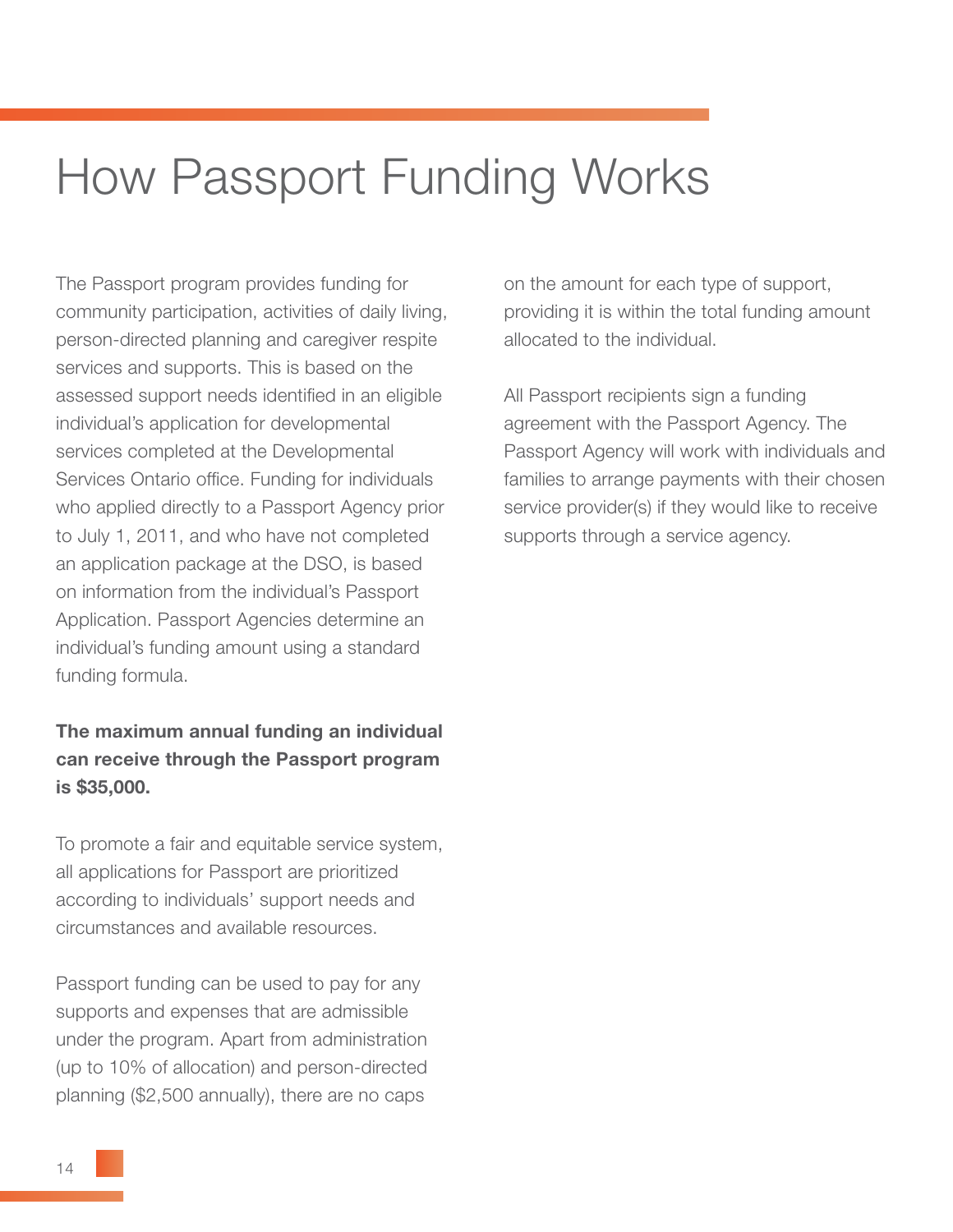# Roles and Responsibilities

For individuals who manage their own funding and support arrangements, the quality of supports, liability, and compliance with tax, labour and other laws are their responsibility. Developing a back-up plan to deal with unexpected situations, such as when a support worker is sick, unavailable or cannot provide the supports, should also be considered.

Accountability for the funding received through Passport also rests with the individual(s) with whom the Passport Agency has entered into a funding agreement. The terms and conditions of the funding are set out in the funding agreement with the Passport Agency, which includes:

- Annual funding amounts
- **Effective dates for the approved funding**
- Roles and responsibilities of the respective parties

Individuals who manage their funding are responsible for meeting all the administrative rules and requirements outlined in these guidelines and those set out in the funding agreement with the Passport Agency.

## Hiring a Support Worker

The selection of service providers is the decision and responsibility of the Passport recipient.

The following is meant to be informational only and is not intended as legal or financial advice. Passport recipients are responsible for understanding and meeting the legal and financial obligations associated with hiring support workers.

Be aware that when hiring a support worker, an employer's obligations and responsibilities will depend on the employment status of the support worker and whether he or she is an employee or a self-employed individual under Canada Revenue Agency rules.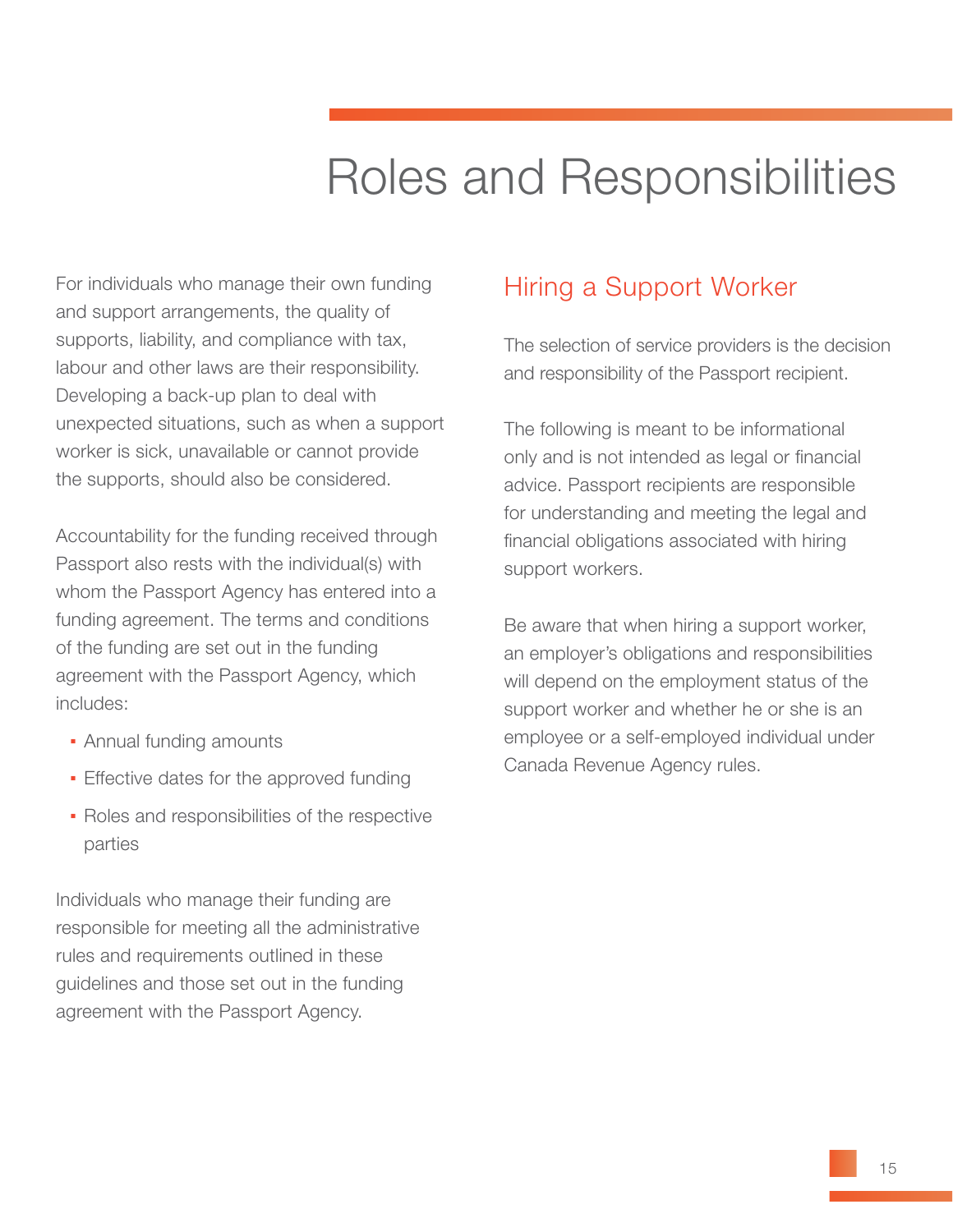## Resources for hiring a support worker

 $\Box$  The Canada Revenue Agency provides general information and a number of guides and forms for employers on its website at:

#### www.cra-arc.gc.ca/formspubs/clntgrp/ bsnss/mplyrs-eng.html

- $\Box$  Guides to the Ontario Employment Standards Act, 2000 and the Occupational Health and Safety Act can be found on the Ministry of Labour's website at: **ontario.ca/bxhy** and [ontario.ca/bxks](http://www.labour.gov.on.ca/english/hs/pdf/ohsa_guide.pdf)
- $\Box$  To support individuals and families who manage their own funding and supports, the Ministry of Community and Social Services has worked with individuals who have a developmental disability to create a booklet entitled **Hiring a**  Support Worker: A Guide for Ontarians with a Developmental Disability that provides information on questions and issues to consider and some of the steps involved in hiring a support worker. The booklet is available on the Ministry's website at: [ontario.ca/bxh1](http://www.mcss.gov.on.ca/documents/en/mcss/publications/developmental/HiringSupportWorker.pdf)

## Quality of Services and **Supports**

Individuals who manage their own funding and supports are responsible for monitoring the quality of the services being purchased. Complaints or concerns about the quality of supports must be taken up with the service provider, not the Passport Agency.

While developmental services agencies funded by the Ministry of Community and Social Services are regulated and monitored by the Ministry, other agencies and service providers are not. In some cases, mainstream community agencies or private service providers will be regulated by a different level of government, a professional association or a statutory body. Where organizations are not regulated, there may not be an overseeing body that can hear complaints and help resolve problems.

#### Some questions to be asked when selecting a service provider include:

- What type of supports will they provide?
- What are the costs of the supports?
- Are there any conditions related to the provision of the support?
- What will my responsibilities be?
- Does the service provider have adequate insurance coverage (e.g., in case a support worker is injured while at your home)?
- **Does the service provider have references?**
- Do they have a complaints process you understand and feel confident about?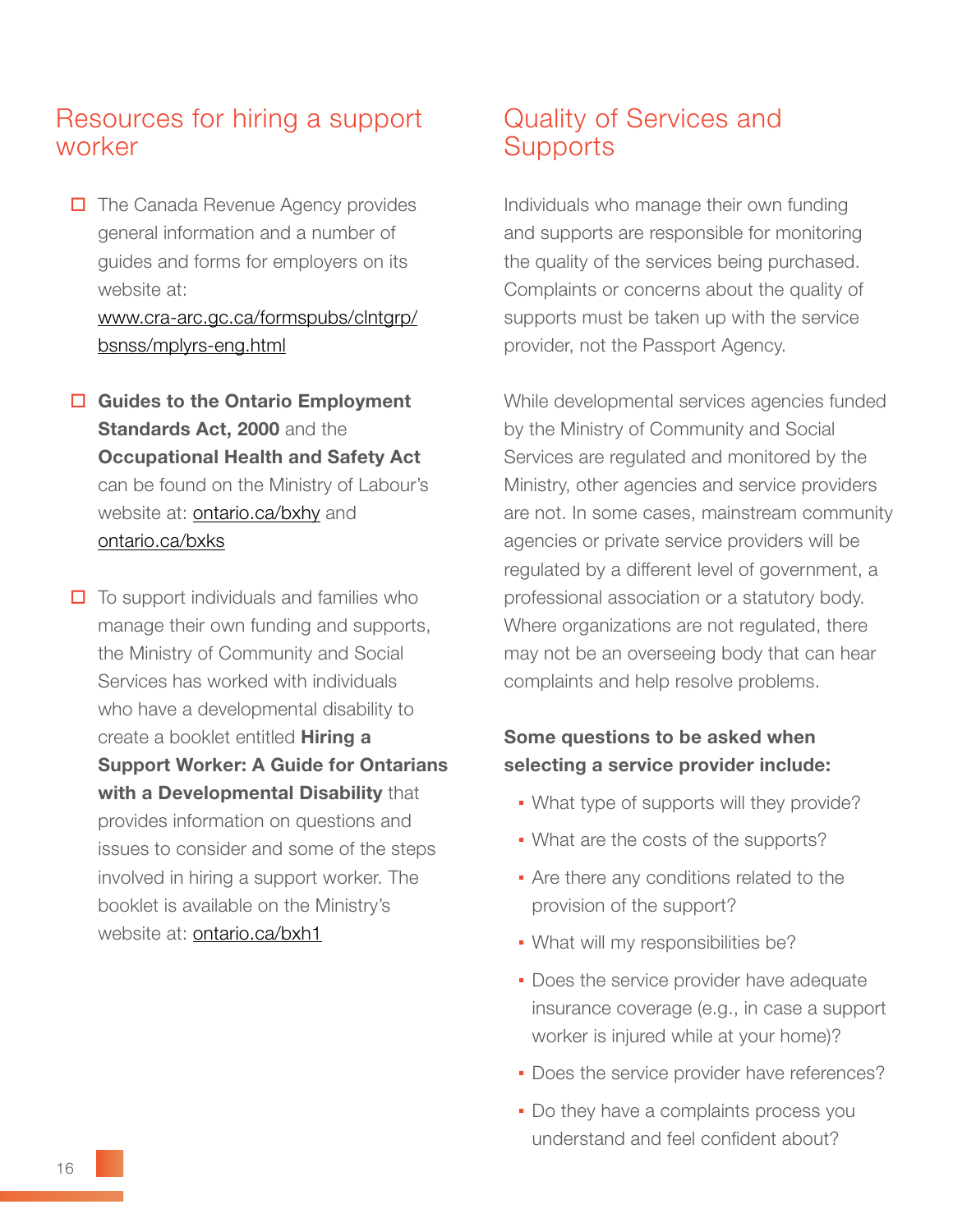## **Budgeting**

It is recommended that individuals who manage their own funding prepare a budget that reflects how they will use their money to meet their support needs and goals. Some things to consider when developing a budget include:

- What you want to achieve with your funding (e.g., your support needs and goals).
- **How you will spend your money (e.g.,**  activities and supports to meet your needs and goals).
- When during the year you will spend your money. (e.g., you may plan to spend some of your money each month throughout the year, or you may plan to spend most of it over the summer holiday period).
- The cost of the activities and supports.

The Passport Agency can provide additional information and resources about preparing an annual budget.

## Reimbursement

Passport is a reimbursement program. Individuals and families submit invoices and receipts to the Passport Agency and are reimbursed for their expenses.

The local Passport Agency will provide information about the processing of invoices and payments.

For some people, paying for supports up front may cause financial hardship. In such situations, Passport Agencies may advance funds for admissible supports and expenses. These advance funds will be reconciled against actual spending and subsequent instalments will be adjusted to avoid overpayments.

If an individual receiving funding through Passport is no longer using some or all of their funding, or is not using it appropriately, the Passport Agency will review the situation. They will discuss the reasons and explore possible solutions such as:

- Transferring funding to a transfer payment agency or having a third party administer funds on their behalf.
- **Providing information and tools on the** recruitment and retention of staff.
- Providing information on other supports that may be useful such as case-management.